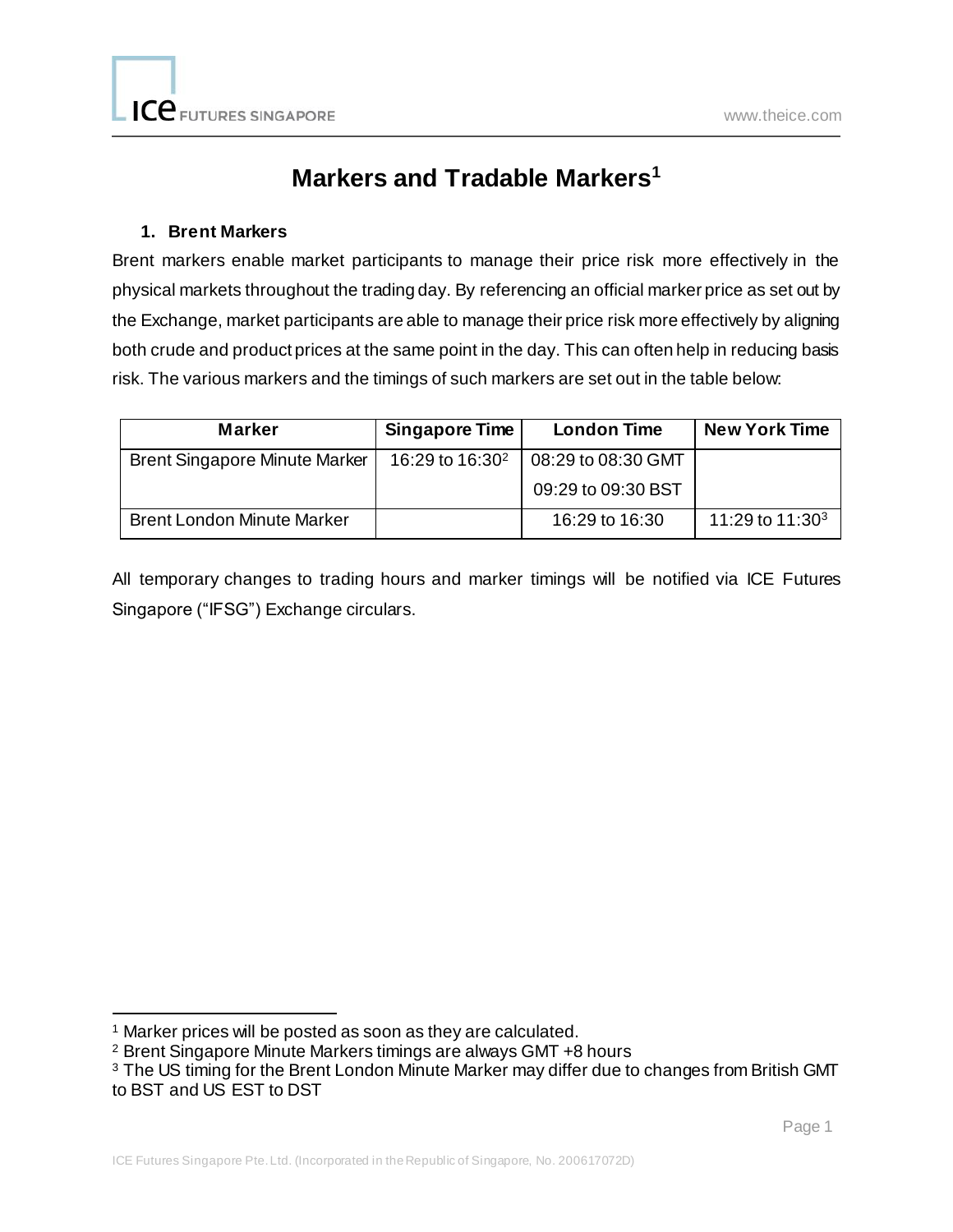# **1.1 Tradable IFSG Mini Brent Crude Futures Singapore Minute Marker**

IFSG Mini Brent Crude Futures trades may be entered at a price relative to the Brent Singapore Minute Marker, as further described below.

| <b>Brent Singapore Minute Marker</b> | This is established daily by IFEU which calculates       |
|--------------------------------------|----------------------------------------------------------|
|                                      | the trade weighted average price of IFEU Brent           |
|                                      | Crude Futures for the relevant contract month            |
|                                      | between 16:29 and 16:30 (Singapore time).                |
| <b>IFSG Mini Brent Crude Futures</b> | These are trades in IFSG Mini Brent Crude Futures        |
| Singapore Minute Marker trades       | executed at the price of the Brent Singapore Minute      |
|                                      | Marker plus a mark-up <sup>4</sup> or minus a mark-down. |
| <b>Trading hours</b>                 | <b>IFSG Mini Brent Crude Futures Singapore Minute</b>    |
|                                      | Marker trades can be executed up to the end of the       |
|                                      | calculation period (i.e. up to 16:30 (Singapore          |
|                                      | $time)$ ).                                               |

l <sup>4</sup> Any mark-up or mark-down as referred to in this guidance must be made within the tradable range relevant to that marker.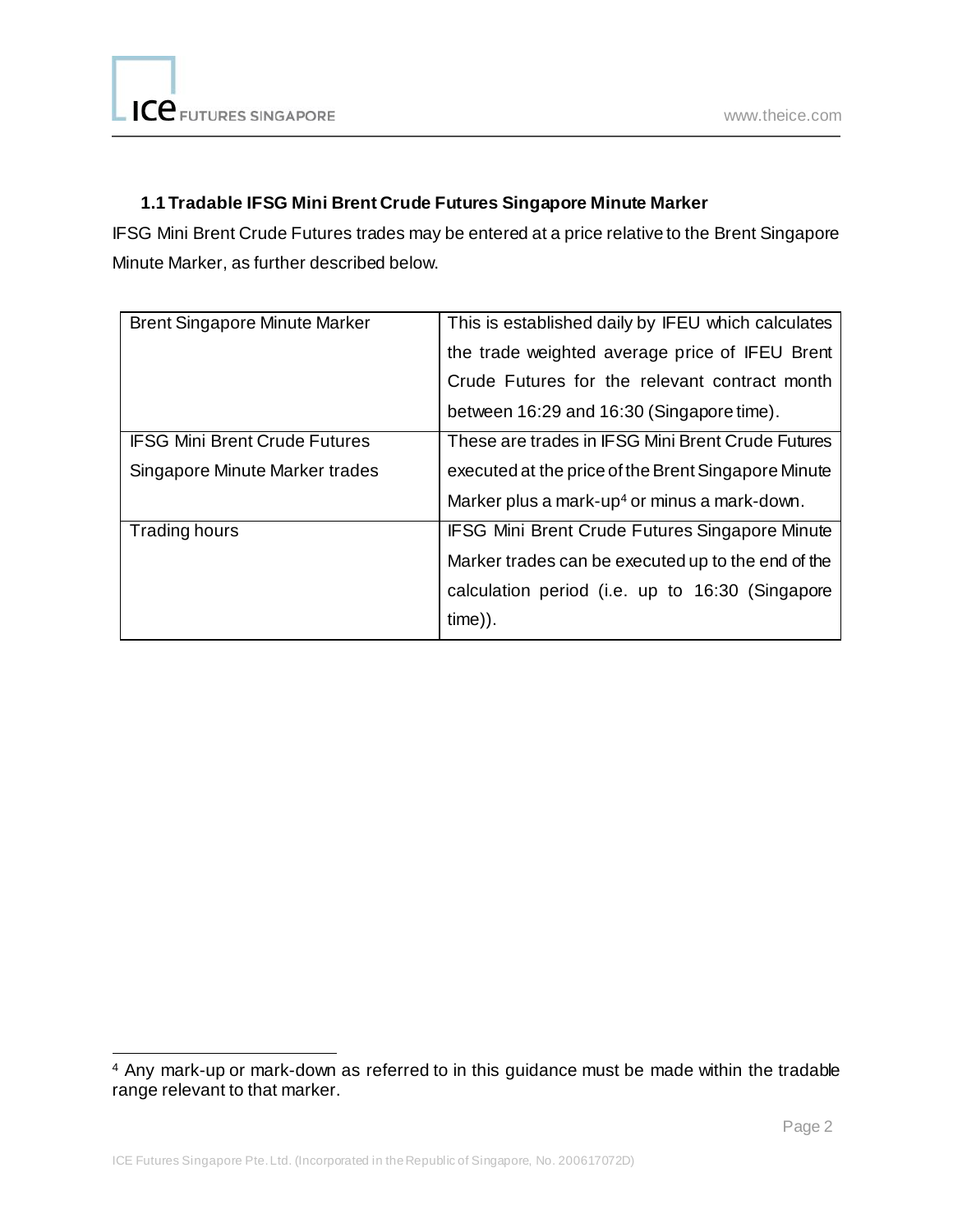| <b>Brent London Minute Marker</b>           | This is established daily by IFEU which calculates   |
|---------------------------------------------|------------------------------------------------------|
|                                             | the trade weighted average price of IFEU Brent       |
|                                             | Crude Futures for the relevant contract month        |
|                                             | between 16:29 and 16:30 (London time).               |
| <b>IFSG Mini Brent Crude Futures London</b> | These are trades executed in IFSG Mini Brent         |
| <b>Minute Marker trades</b>                 | Crude Futures at the price of the Brent London       |
|                                             | Minute Marker plus a mark-up or minus a mark-        |
|                                             | down.                                                |
| <b>Trading hours</b>                        | <b>IFSG Mini Brent Crude Futures London Minute</b>   |
|                                             | Marker trades can be executed up to the end of the   |
|                                             | calculation period (i.e. up to 16:30 (London time)). |

## **1.2 Tradable IFSG Mini Brent Futures London Minute Marker**

## **1.3Summary Table**

The tradable ranges above and below the marker price for the relevant contracts are summarized below:

| <b>Contract</b>                      | <b>Outright Contract</b> | Ticks above or below the Marker |
|--------------------------------------|--------------------------|---------------------------------|
|                                      | months                   | <b>Price</b>                    |
| <b>Brent Singapore Minute Marker</b> | Front 4                  | $+/- 5$ ticks                   |
| <b>Brent London Minute Marker</b>    | Front 4                  | $+/-$ 5 ticks                   |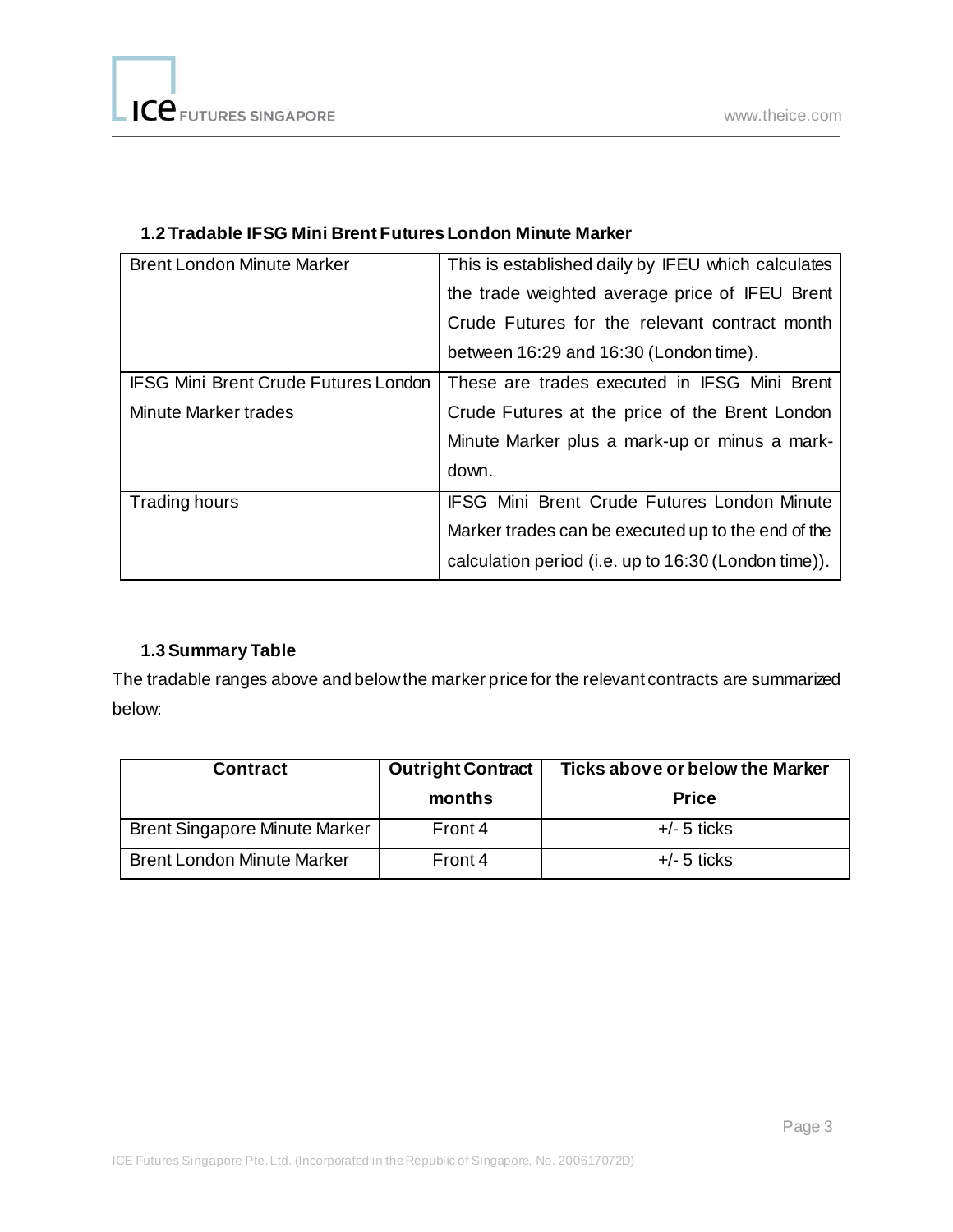## **2. Low Sulphur Gasoil Marker**

There are two tradable markers for IFSG Mini Low Sulphur Gasoil Futures. The Singapore Minute Marker coincides with the timing of the Platts Market on Close window in Singapore at 16:30 (local time).

The US Minute Marker coincides with the timing of the settlement on the major oil markets for Brent and WTI. This creates a published reference price for Low Sulphur Gasoil so that they can be more accurately aligned with Brent and WTI. This is particularly important when trading crack spread and arbitrages which price at 19:30 (London time). Low Sulphur Gasoil Futures is used as the basis for all European derivative contract trades in the Middle Distillate complex. The contracts are also significant as pricing benchmarks for other middle distillate arbitrage movements between Asia, Europe and the US.

| Marker                  | Singapore Time              | London Time        | New York Time               |
|-------------------------|-----------------------------|--------------------|-----------------------------|
| Low Sulphur Gasoil      | 16:29 to 16:30 <sup>5</sup> | 08:29 to 08:30 GMT |                             |
| Singapore Minute        |                             | 09:29 to 09:30 BST |                             |
| Marker                  |                             |                    |                             |
| Low Sulphur Gasoil      |                             | 19:29 to 19:30     | 14:29 to 14:30 <sup>6</sup> |
| <b>US Minute Marker</b> |                             |                    |                             |

l <sup>5</sup> Low Sulphur Gasoil Minute Singapore Marker timings are always GMT +8 hrs

<sup>&</sup>lt;sup>6</sup> The US timing for the Low Sulphur Gasoil US Minute Marker may differ due to changes from British GMT to BST and US EST to DST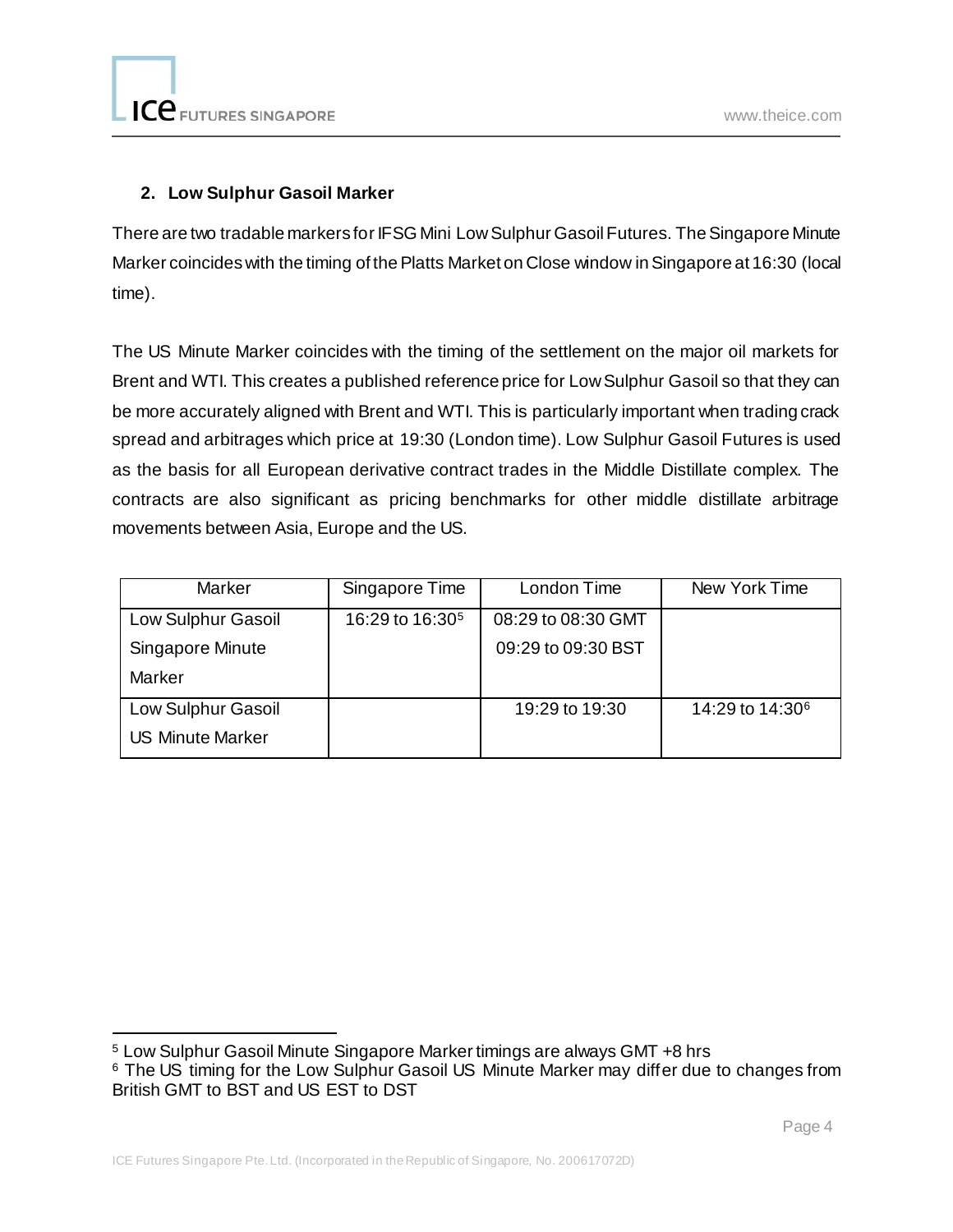## **2.1 Tradable Low Sulphur Gasoil Singapore Minute Marker**

IFSG Mini Low Sulphur Gasoil Singapore Futures trades may be entered at a price relative to the Low Sulphur Gasoil Singapore Minute Marker, as further described below.

| Low Sulphur Gasoil Singapore Minute         | This is established daily by IFEU which calculates    |
|---------------------------------------------|-------------------------------------------------------|
| Marker                                      | the trade weighted average price of IFEU Low          |
|                                             | Sulphur Gasoil Futures for the relevant contract      |
|                                             | month between 16:29 and 16:30 (Singapore time)        |
| <b>IFSG Mini Low Sulphur Gasoil Futures</b> | These are trades executed in the IFSG Mini Low        |
| Singapore Minute Marker trades              | Sulphur Gasoil Futures at the price of the Low        |
|                                             | Sulphur Gasoil Singapore Minute Marker plus a         |
|                                             | mark-up or minus a mark-down.                         |
|                                             |                                                       |
| Trading hours                               | <b>IFSG Mini Low Sulphur Futures Singapore Minute</b> |
|                                             | Marker trades can be executed up to the end of the    |
|                                             | calculation period (i.e. up to 16:30 (Singapore       |
|                                             | $time)$ ).                                            |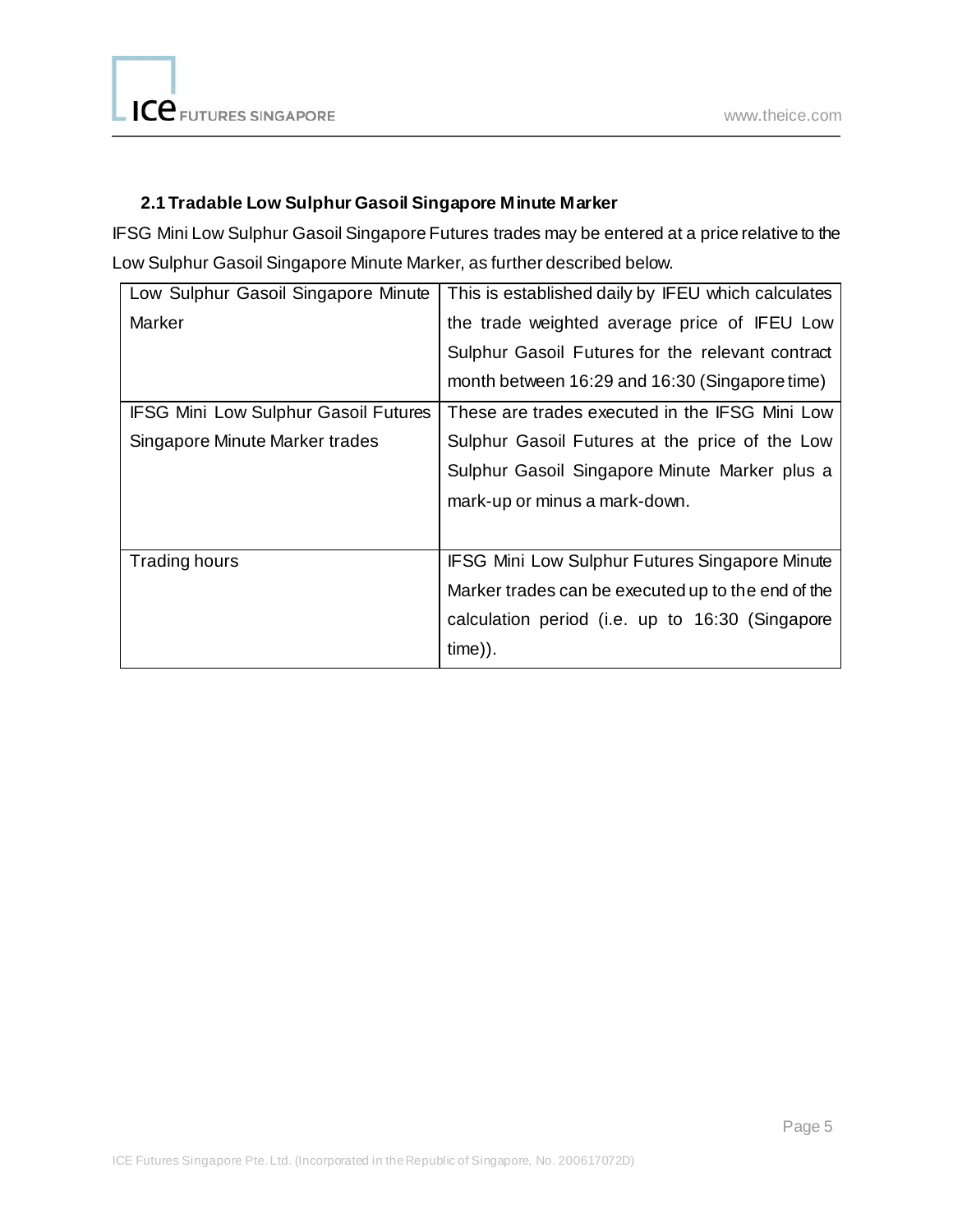## **2.2 Tradable Low Sulphur Gasoil US Minute Marker**

IFSG Mini Low Sulphur Gasoil Futures trades may be entered at a price relative to the Low Sulphur Gasoil US Minute Marker, as further described below.

| Low Sulphur Gasoil US Minute Marker         | This is established daily by IFEU which calculates    |
|---------------------------------------------|-------------------------------------------------------|
|                                             | the trade weighted average price of IFEU Low          |
|                                             | Sulphur Gasoil Futures for the relevant contract      |
|                                             | month between 14:29 and 14:30 (New York time).        |
| <b>IFSG Mini Low Sulphur Gasoil Futures</b> | These are trades executed in the IFSG Mini Low        |
| <b>US Minute Marker trades</b>              | Sulphur Gasoil Futures at the price of the Low        |
|                                             | Sulphur Gasoil US Minute Marker plus a mark-up        |
|                                             | or minus a mark-down.                                 |
| Trading hours                               | <b>IFSG Mini Low Sulphur Futures US Minute Marker</b> |
|                                             | trades can be executed up to the end of the           |
|                                             | calculation period (i.e. up to 14:30 (New York        |
|                                             | $time)$ ).                                            |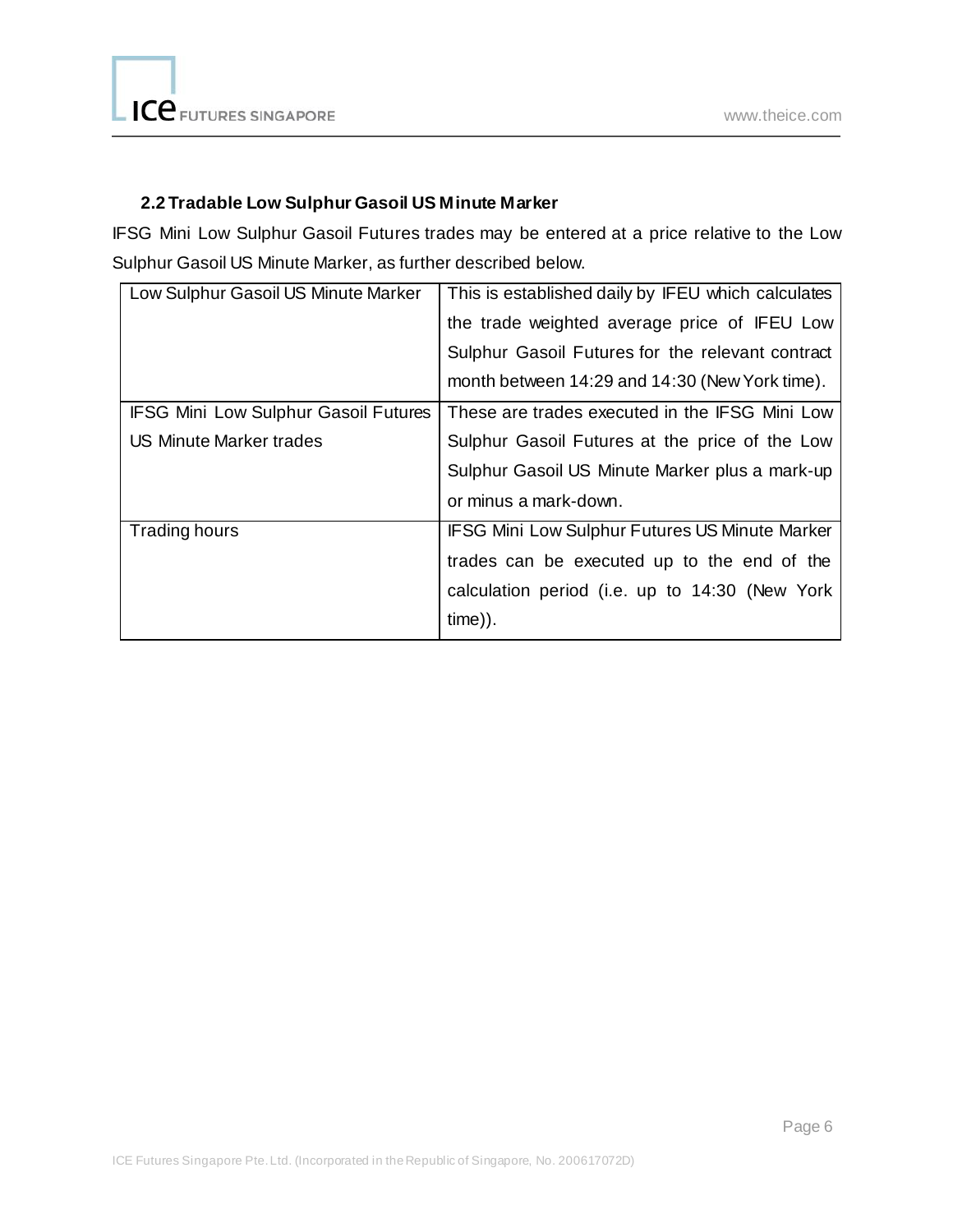#### **2.3Summary Table**

The tradable ranges above and below the marker price for the relevant contracts are summarized below:

| <b>Contract</b>              | <b>Outright Contract</b> | Ticks above or below the |
|------------------------------|--------------------------|--------------------------|
|                              | months                   | <b>Marker Price</b>      |
| Low Sulphur Gasoil Singapore | Front 3                  | $+/- 2$ ticks            |
| <b>Minute Marker</b>         |                          |                          |
| Low Sulphur Gasoil US Minute | Front 3                  | $+/- 2$ ticks            |
| Marker                       |                          |                          |

### **3. Changes to marker establishment timing**

Certain markers may, from time to time, be established by the Exchange at a different time other than as set out above if there is a modification in the timings of assessments for physical crude oil and products by price reporting agencies. Participants will be notified by Circular of any such change. For guidance, changes in price assessments by price reporting agencies occur from time to time prior to a public holiday.